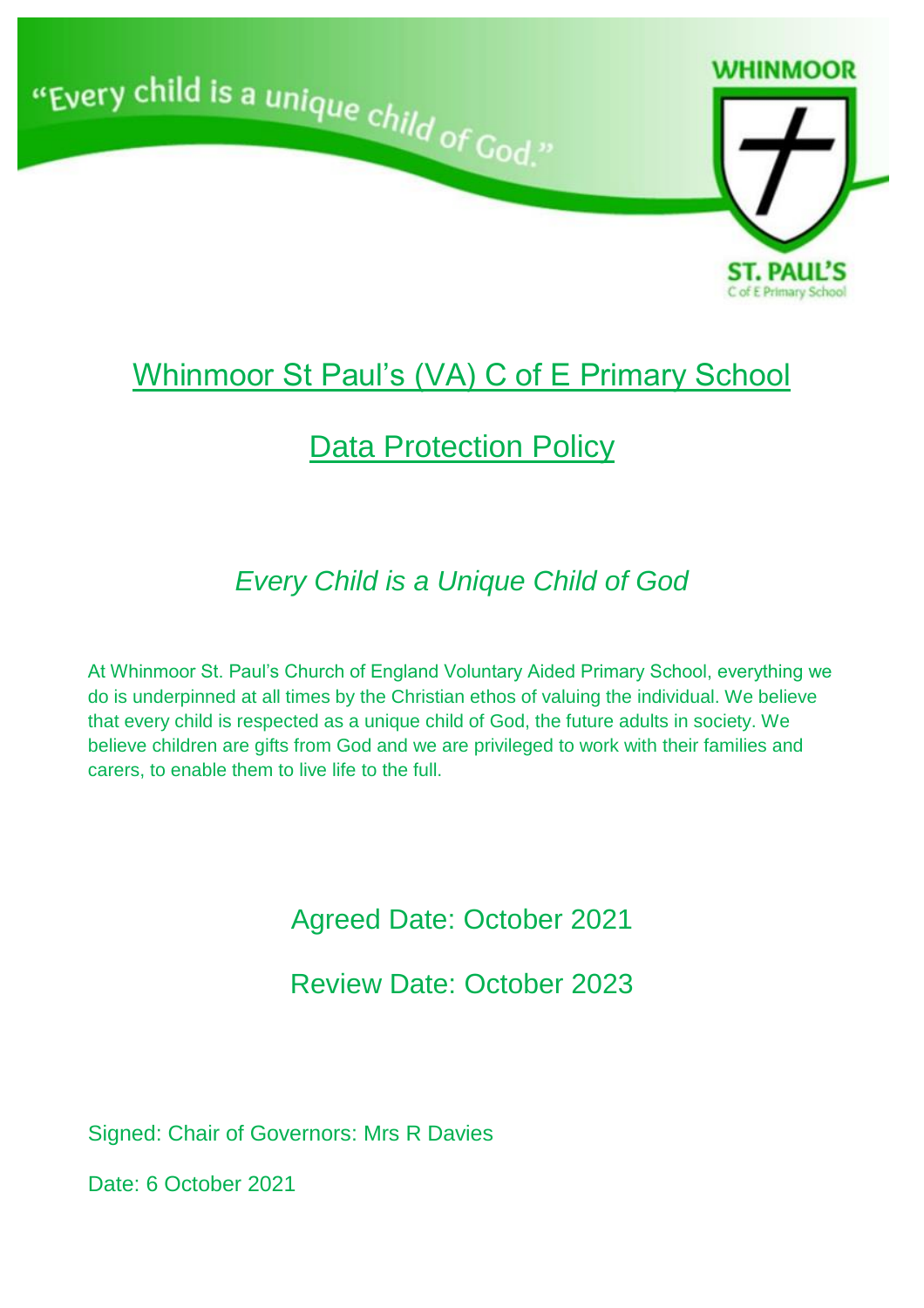### **Contents**

| 9. Subject access requests and other rights of individuals  Error! Bookmark not defined. |  |
|------------------------------------------------------------------------------------------|--|
| 10. Parental requests to see the educational record  Error! Bookmark not defined.        |  |
|                                                                                          |  |
|                                                                                          |  |
|                                                                                          |  |
|                                                                                          |  |
|                                                                                          |  |
|                                                                                          |  |
|                                                                                          |  |
|                                                                                          |  |
|                                                                                          |  |
|                                                                                          |  |
| Appendix 1: Personal data breach procedure  Error! Bookmark not defined.                 |  |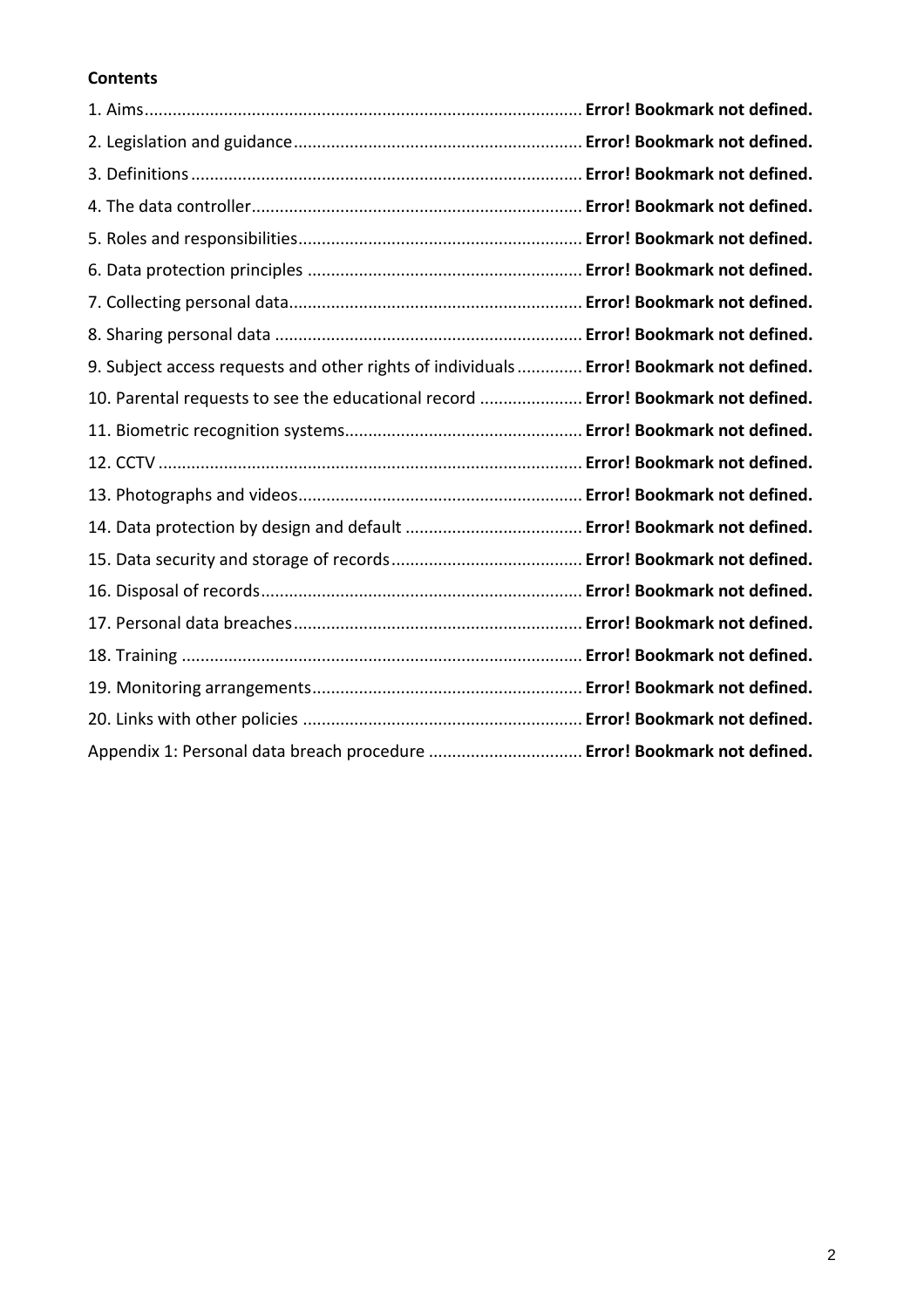### **Our Mission and Ethos**

At Whinmoor St Paul's Primary school we believe that every child is a unique child of God and lives in a world that God has made.

We aim:

- *To provide a safe nurturing environment where every child can achieve his/her full potential*
- *To inspire a lifelong love of learning*
- *To value all faiths and cultures and to celebrate diversity*
- *To develop a sense of respect and responsibility towards self, others and the world in which we live*
- *To build strong relationships with the local community, our city and the wider world*

And to do all this as a caring community based on strong Christian values

The Governing Body and staff of Whinmoor St Paul's Primary School take as our first priority the responsibility to safeguard and promote the welfare of our pupils, to minimise risk and to work together with other agencies to ensure rigourous arrangements are in place within our school to identify, assess, and support those children who are suffering harm and to keep them safe and secure whilst in our care.

#### **1. Aims**

We aim to ensure that all personal data collected about staff, pupils, parents, governors, visitors and other individuals is collected, stored and processed in accordance with the UK data protection legislation (the UK General Data Protection Regulation (UK GDPR) and the Data Protection Act 2018 (DPA 2018).

This policy applies to all personal data, regardless of whether it is in paper or electronic format.

#### **2. Legislation and guidance**

This policy meets the requirements of the UK GDPR following the incorporation of the EU GDPR into UK legislation, with some amendments outlined in The Data Protection, Privacy and Electronic Communications (Amendments etc) (EU Exit) Regulations 2020 and the DPA 2018. It is based on guidance published by the Information Commissioner's Office (ICO) on the [GDPR.](https://ico.org.uk/for-organisations/guide-to-the-general-data-protection-regulation-gdpr/)

It meets the requirements of the [Protection of Freedoms Act 2012](https://www.legislation.gov.uk/ukpga/2012/9/part/1/chapter/2) when referring to our use of biometric data (if any). It also reflects the ICO's [code of practice](https://ico.org.uk/media/for-organisations/documents/1542/cctv-code-of-practice.pdf) for the use of surveillance cameras and personal information.

In addition, this policy complies with regulation 5 of the Education (Pupil Information) (England) Regulations 2005, which gives parents the right of access to their child's educational record.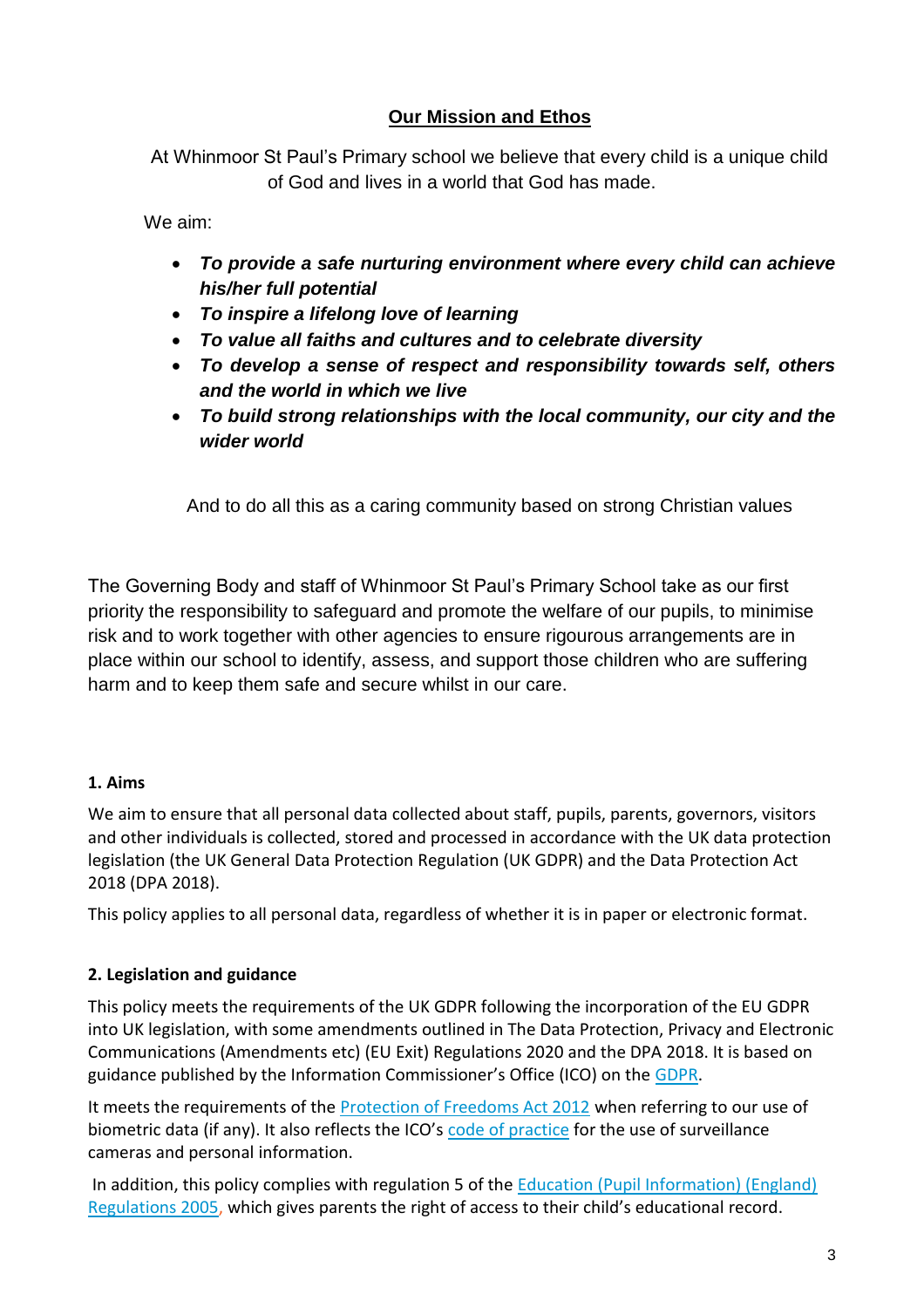# **3. Definitions**

 $\sim$ 

| <b>Term</b>                         | <b>Definition</b>                                                                                                                                                                                                                |
|-------------------------------------|----------------------------------------------------------------------------------------------------------------------------------------------------------------------------------------------------------------------------------|
| <b>Personal data</b>                | Any information relating to an identified, or<br>identifiable, living individual.                                                                                                                                                |
|                                     | This may include the individual's:                                                                                                                                                                                               |
|                                     | Name (including initials)                                                                                                                                                                                                        |
|                                     | Identification number                                                                                                                                                                                                            |
|                                     | Location data                                                                                                                                                                                                                    |
|                                     | Online identifier, such as a username                                                                                                                                                                                            |
|                                     | It may also include factors specific to the<br>individual's physical, physiological, genetic,<br>mental, economic, cultural or social identity.                                                                                  |
| Special categories of personal data | Personal data which is more sensitive and so<br>needs more protection, including information<br>about an individual's:                                                                                                           |
|                                     | Racial or ethnic origin                                                                                                                                                                                                          |
|                                     | Political opinions<br>$\bullet$                                                                                                                                                                                                  |
|                                     | Religious or philosophical beliefs                                                                                                                                                                                               |
|                                     | Trade union membership                                                                                                                                                                                                           |
|                                     | Genetics                                                                                                                                                                                                                         |
|                                     | Biometrics (such as fingerprints,<br>$\bullet$<br>retina and iris patterns), where used<br>for identification purposes                                                                                                           |
|                                     | Health - physical or mental                                                                                                                                                                                                      |
|                                     | Sex life or sexual orientation                                                                                                                                                                                                   |
| <b>Processing</b>                   | Anything done to personal data, such as<br>collecting, recording, organising, structuring,<br>storing, adapting, altering, retrieving, using,<br>disseminating, erasing or destroying.<br>Processing can be automated or manual. |
| Data subject                        | The identified or identifiable individual<br>whose personal data is held or processed.                                                                                                                                           |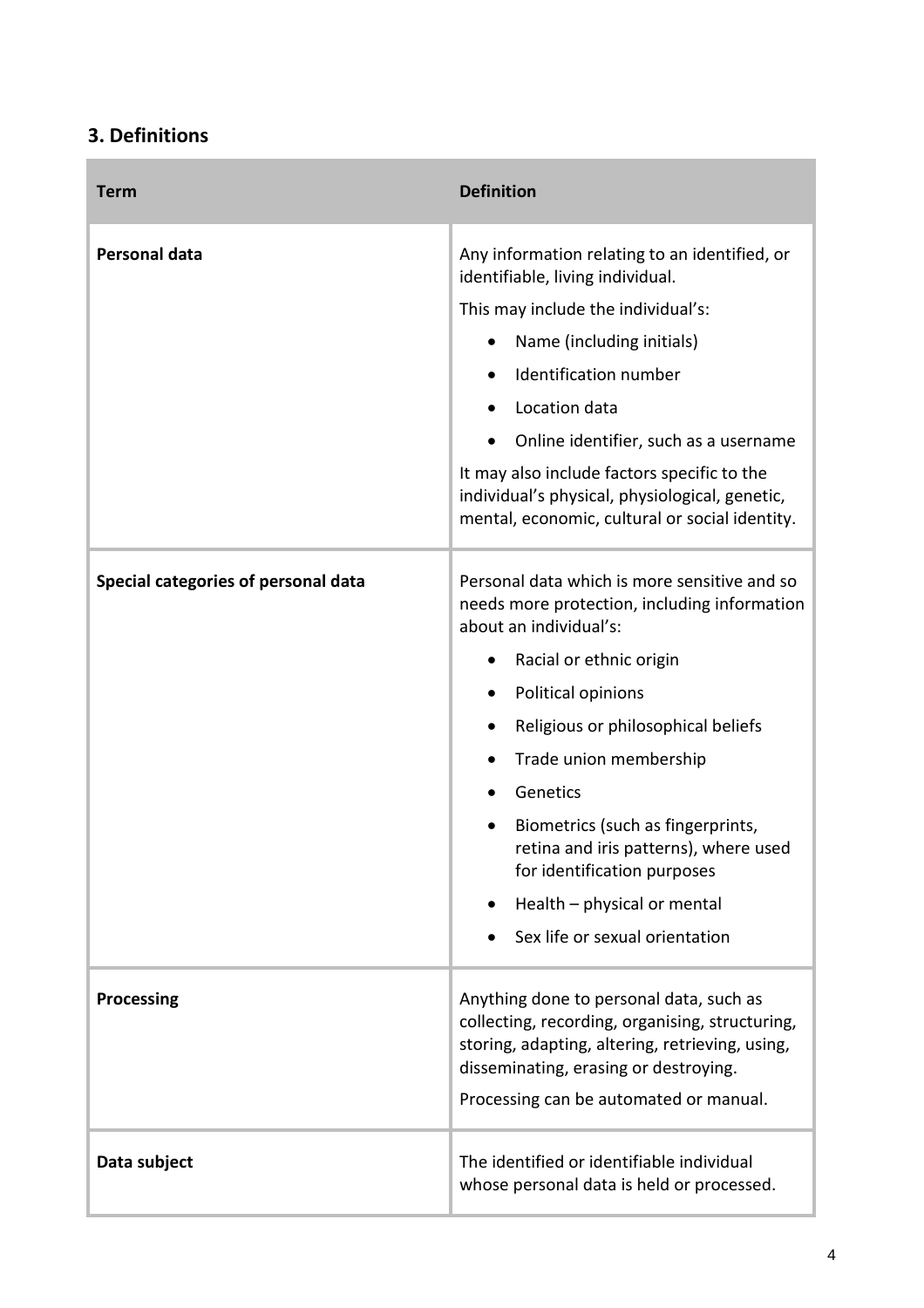| Data controller      | A person or organisation that determines the<br>purposes and the means of processing of<br>personal data.                                                  |
|----------------------|------------------------------------------------------------------------------------------------------------------------------------------------------------|
| Data processor       | A person or other body, other than an<br>employee of the data controller, who<br>processes personal data on behalf of the data<br>controller.              |
| Personal data breach | A breach of security leading to the accidental<br>or unlawful destruction, loss, alteration,<br>unauthorised disclosure of, or access to<br>personal data. |

## **4. The data controller**

Our school processes personal data relating to parents, pupils, staff, governors, visitors and others, and therefore is a data controller.

The school is registered with the Information Commissioner's Office (ICO) and shall pay the appropriate registration fee annually or as otherwise legally required.

## **5. Roles and responsibilities**

This policy applies to all staff employed by our school, and to external organisations or individuals working on our behalf. Staff who do not comply with this policy may face disciplinary action.

#### **5.1 Governing board**

The governing board has overall responsibility for ensuring that our school complies with all relevant data protection obligations.

#### **5.2 Data protection officer**

The data protection officer (DPO) is responsible for overseeing the implementation of this policy, monitoring our compliance with data protection law, and developing related policies and guidelines where applicable.

The DPO may be asked to provide an annual report of their activities directly to the governing board and, where relevant, report to the board their advice and recommendations on school data protection issues.

The first point of contact for individuals whose data the school processes is the school business manager/office. However, individuals may contact the DPO direct. The DPO is first point of contact for the ICO.

Full details of the DPO's responsibilities are set out in the Service Level Agreement.

Our DPO is Richard Lewis-Ogden and is contactable on telephone 0113 3368400 or email [dataprotection@carrmanor.org.uk.](mailto:dataprotection@carrmanor.org.uk)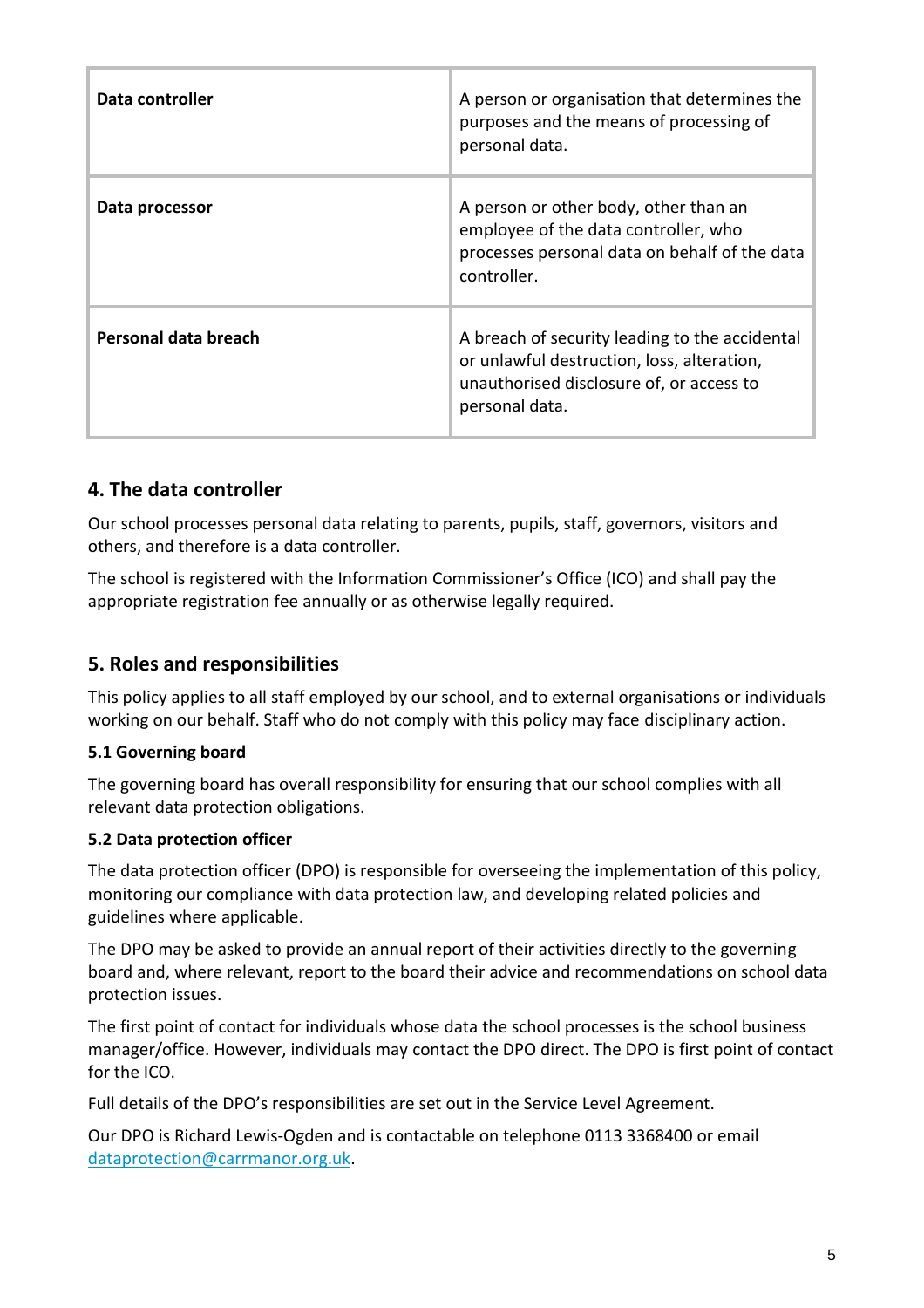#### **5.3 Headteacher**

The Headteacher acts as the representative of the data controller on a day-to-day basis.

#### **5.4 All staff**

Staff are responsible for:

- Collecting, storing and processing any personal data in accordance with this policy
- Informing the school of any changes to their personal data, such as a change of address
- Contacting the DPO in the following circumstances:
	- $\circ$  With any questions about the operation of this policy, data protection law, retaining personal data or keeping personal data secure
	- $\circ$  If they have any concerns that this policy is not being followed
	- $\circ$  If they are unsure whether or not they have a lawful basis to use personal data in a particular way
	- $\circ$  If they need to rely on or capture consent, draft a privacy notice, deal with data protection rights invoked by an individual, or transfer personal data outside the UK
	- o If there has been a data breach
	- o Whenever they are engaging in a new activity that may affect the privacy rights of individuals
	- $\circ$  If they need help with any contracts or sharing personal data with third parties

## **6. Data protection principles**

The UK GDPR is based on data protection principles that our school must comply with.

The principles say that personal data must be:

- Processed lawfully, fairly and in a transparent manner
- Collected for specified, explicit and legitimate purposes
- Adequate, relevant and limited to what is necessary to fulfil the purposes for which it is processed
- Accurate and, where necessary, kept up to date
- Kept for no longer than is necessary for the purposes for which it is processed
- Processed in a way that ensures it is appropriately secure

This policy sets out how the school aims to comply with these principles.

## **7. Collecting personal data**

#### **7.1 Lawfulness, fairness and transparency**

We will only process personal data where we have one of 6 'lawful bases' (legal reasons) to do so under data protection law:

 The data needs to be processed so that the school can **fulfil a contract** with the individual, or the individual has asked the school to take specific steps before entering into a contract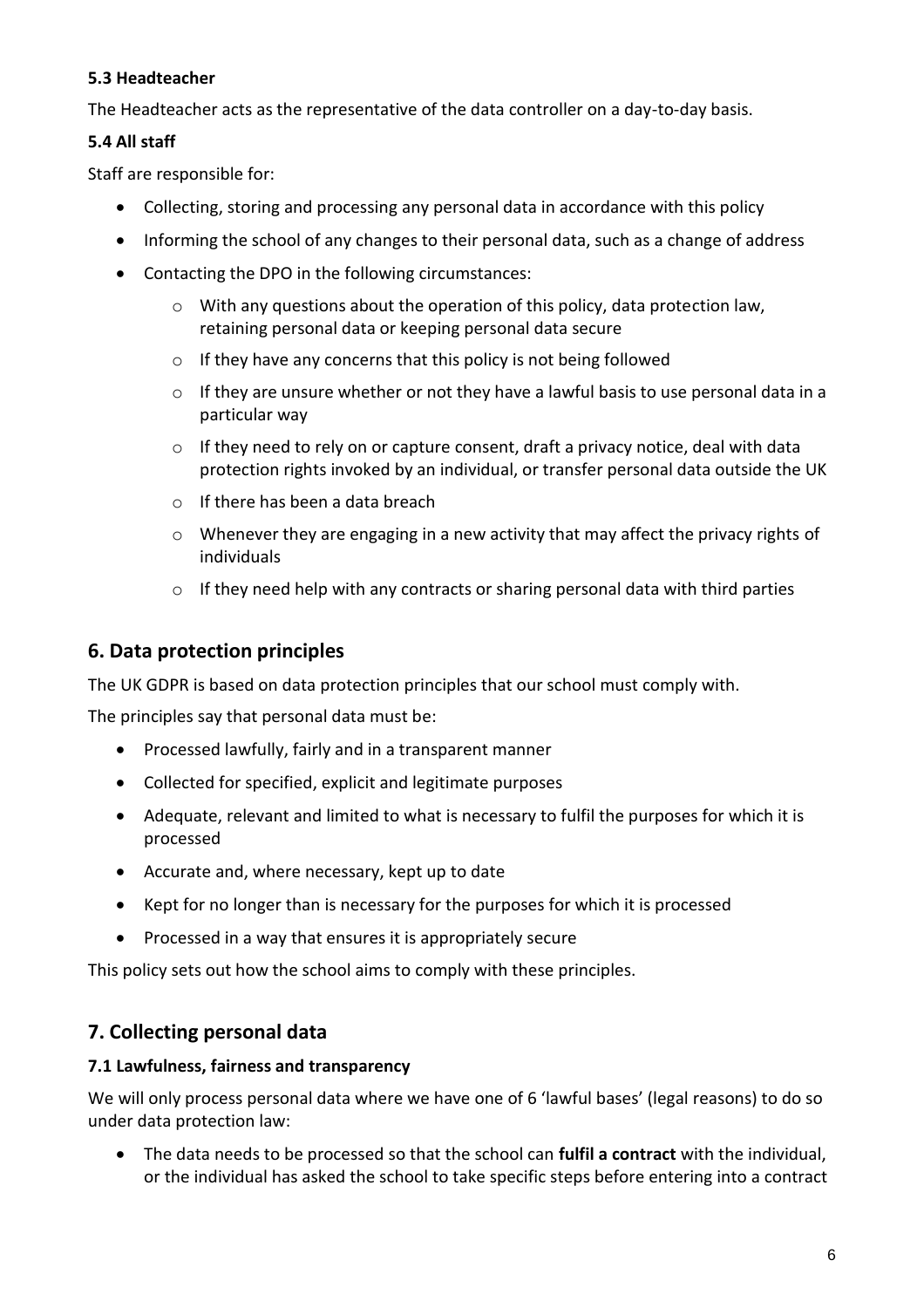- The data needs to be processed so that the school can **comply with a legal obligation**
- The data needs to be processed to ensure the **vital interests** of the individual e.g. to protect someone's life
- The data needs to be processed so that the school, as a public authority, can perform a task **in the public interest,** and carry out its official functions
- The data needs to be processed for the **legitimate interests** of the school or a third party (provided the individual's rights and freedoms are not overridden)
- The individual (or their parent/carer when appropriate in the case of a pupil) has freely given clear **consent**

For special categories of personal data, we will also meet one of the special category conditions for processing which are set out in the GDPR and Data Protection Act 2018.

Whilst the majority of digital systems we use in school are to support the teaching and learning of our pupils, and therefore we have a legal basis for processing, there may be times that we use other tools. Where we offer such online services to pupils and we intend to rely on consent as a basis for processing, we will get parental consent (except for online counselling and preventive services).

Whenever we first collect personal data directly from individuals, we will provide them with the relevant information required by data protection law.

### **7.2 Limitation, minimisation and accuracy**

We will only collect personal data for specified, explicit and legitimate reasons. We will explain these reasons to the individuals when we first collect their data. We will take appropriate steps to ensure that the data held is accurate such as regular data verification exercises.

If we want to use personal data for reasons other than those given when we first obtained it, we will inform the individuals concerned before we do so, and seek consent where necessary.

Staff must only process personal data where it is necessary in order to do their jobs.

When staff no longer need the personal data they hold, they must ensure it is deleted or anonymised. This will be done in line with the record of processing activities and the retention schedule as detailed in the [Information and Records Management Society's toolkit for schools](http://irms.org.uk/?page=schoolstoolkit&terms=%22toolkit+and+schools%22).

# **8. Sharing personal data**

We will not normally share personal data with anyone else, but may do so where:

- There is an issue with a pupil or parent/carer that puts the safety of our staff at risk
- We need to liaise with other agencies we will seek consent if this is appropriate before doing this
- Our suppliers or contractors need data to enable us to provide services to our staff and pupils – for example, IT companies. When doing this, we will:
	- $\circ$  Only appoint suppliers or contractors which can provide sufficient guarantees that they comply with UK data protection law
	- o Establish a data sharing agreement where significant amounts of personal data or special category data is being shared with the supplier or contractor, either in the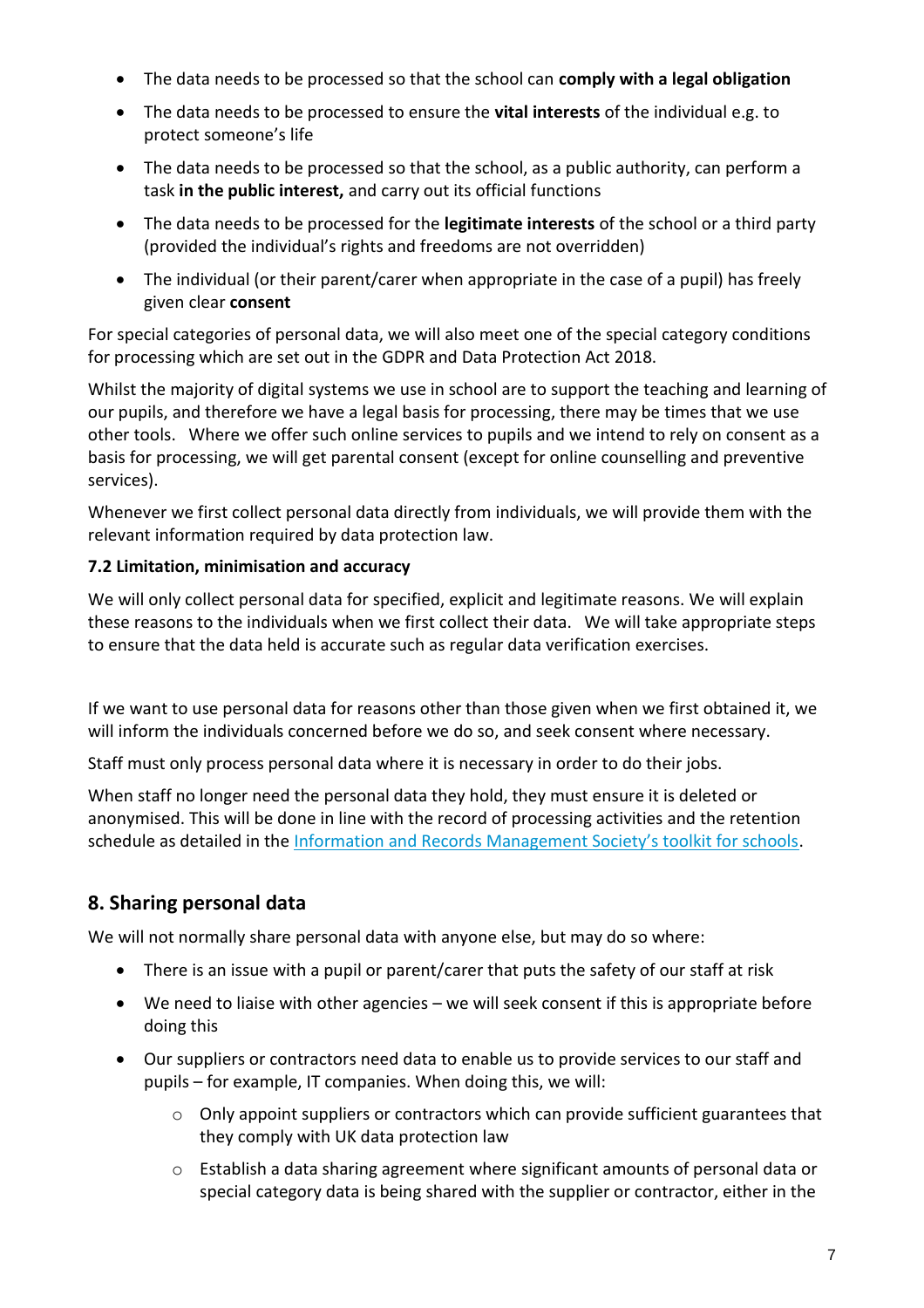contract or as a standalone agreement, to ensure the fair and lawful processing of any personal data we share

o Only share data that the supplier or contractor needs to carry out their service, and information necessary to keep them safe while working with us

We will also share personal data with law enforcement and government bodies where we are legally required to do so.

We may also share personal data with emergency services and local authorities to help them to respond to an emergency situation that affects any of our pupils or staff.

Where we transfer personal data internationally including to the European Economic Area, we will do so in accordance with UK data protection law.

## **9. Subject access requests and other rights of individuals**

#### **9.1 Subject access requests**

Individuals have a right to make a 'subject access request' to gain access to personal information that the school holds about them. This includes:

- Confirmation that their personal data is being processed
- Access to a copy of the data
- The purposes of the data processing
- The categories of personal data concerned
- Who the data has been, or will be, shared with
- How long the data will be stored for, or if this isn't possible, the criteria used to determine this period
- The source of the data, if not the individual
- Whether any automated decision-making is being applied to their data, and what the significance and consequences of this might be for the individual
- Where relevant. The existence of the right to request rectification, erasure or restriction or to object to such processing
- The right to lodge a complaint with the ICO or another supervisory body
- The safeguards provided if the data is being transferred internationally

Subject access requests should wherever possible be submitted in writing, either by letter, email or fax to the Headteacher or to the DPO. They should include:

- Name of individual
- Correspondence address
- Contact number and email address
- Details of the information requested

If staff receive a subject access request they must immediately notify their line manager and the DPO.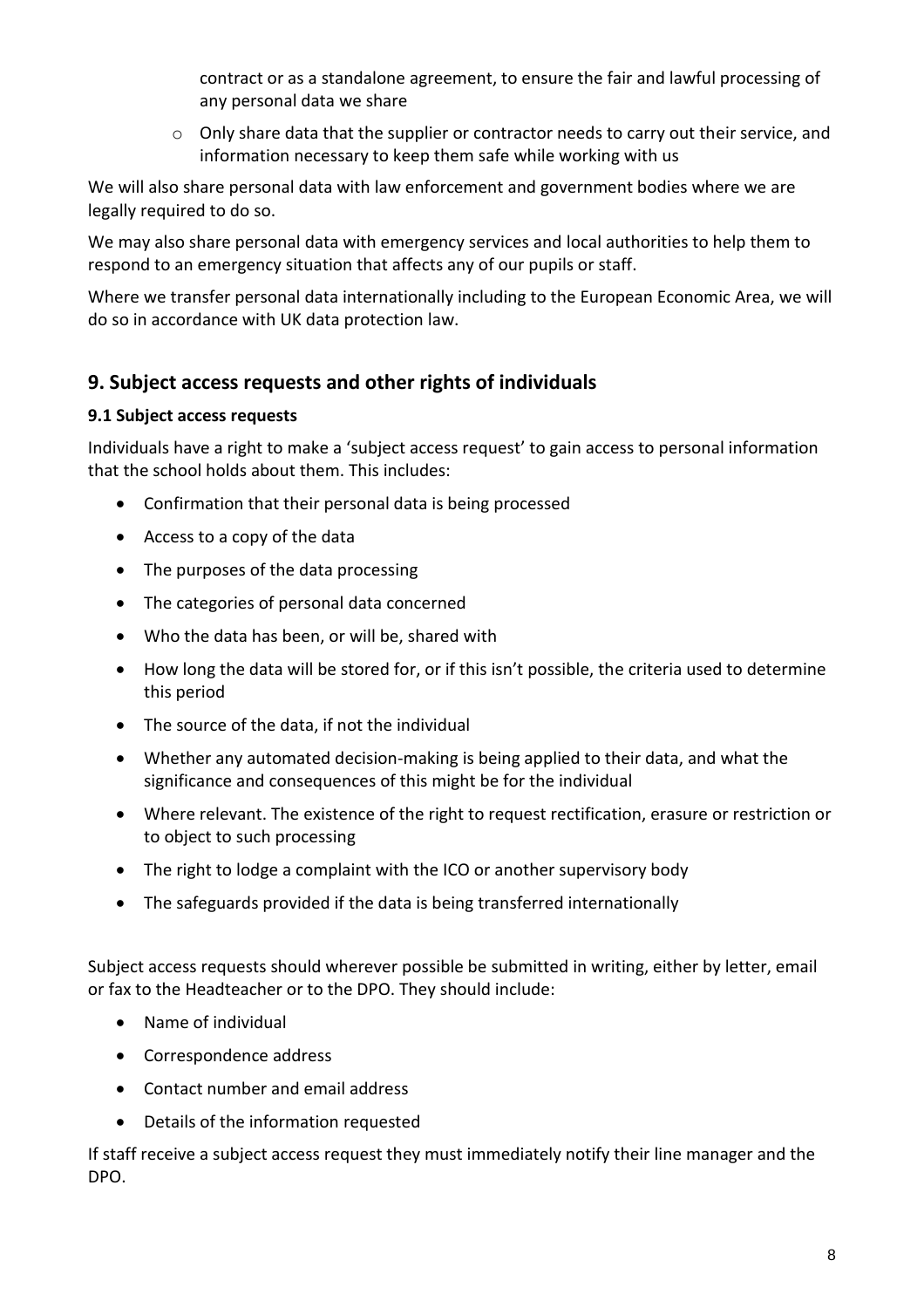#### **9.2 Children and subject access requests**

Personal data about a child belongs to that child, and not the child's parents or carers. For a parent or carer to make a subject access request with respect to their child, the child must either be unable to understand their rights and the implications of a subject access request, or have given their consent.

Children below the age of 12 are generally not regarded to be mature enough to understand their rights and the implications of a subject access request. Therefore, most subject access requests from parents or carers of pupils at our school may be granted without the express permission of the pupil. This is not a rule and a pupil's ability to understand their rights will always be judged on a case-by-case basis.

#### **9.3 Responding to subject access requests**

When responding to requests, we:

- May ask the individual to provide up to two forms of identification
- May contact the individual via phone to confirm the request was made
- Will respond without delay and within one calendar month of receipt of the request
- Will provide the information free of charge
- May tell the individual we will comply within three months of receipt of the request, where a request is complex or numerous. We will inform the individual of this within one month, and explain why the extension is necessary

We will not disclose information if it:

- Might cause serious harm to the physical or mental health of the pupil or another individual
- Would reveal that the child is at risk of abuse, where the disclosure of that information would not be in the child's best interests
- Would include another person's personal data that we cannot reasonably anonymise and we don't have the other person's consent and it would be unreasonable to proceed without it
- Is part of certain sensitive documents such as those related to crime, immigration, legal proceedings or legal professional privilege, management forecast, negotiations, confidential references or exam scripts

If the request is unfounded or excessive, we may refuse to act on it, or charge a reasonable fee in order to cover our administration costs.

A request is deemed to be unfounded or excessive if it is repetitive, or asks for further copies of the same information.

When we refuse a request, we will tell the individual why, and tell them they have the right to complain to the ICO.

#### **9.4 Other data protection rights of the individual**

In addition to the right to make a subject access request (see above), and to receive information when we are collecting their data about how we use and process it (see section 7), individuals also have the right to: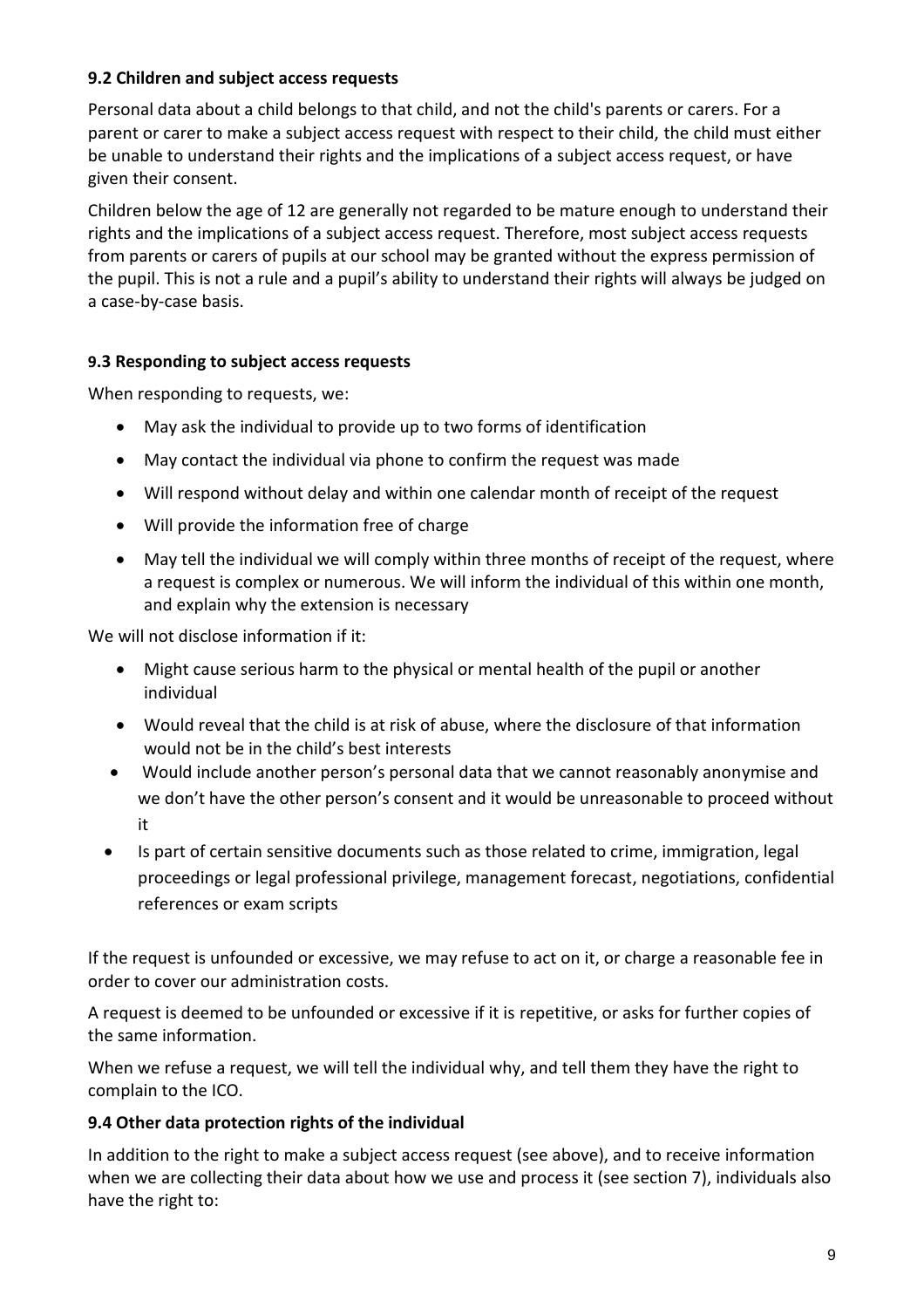- Withdraw their consent to processing at any time
- Ask us to rectify, erase or restrict processing of their personal data, or object to the processing of it (in certain circumstances)
- Prevent use of their personal data for direct marketing
- Challenge processing which has been justified on the basis of public interest
- Object to decisions based solely on automated decision making or profiling (decisions taken with no human involvement, that might negatively affect them)
- Be notified of a data breach in certain circumstances
- Make a complaint to the ICO
- Ask for their personal data to be transferred to a third party in a structured, commonly used and machine-readable format (in certain circumstances)

Individuals should submit any request to exercise these rights to the DPO. If staff receive such a request, they must immediately forward it to the DPO.

# **10. Parental requests to see the educational record**

Parents, or those with parental responsibility, have a legal right to free access to their child's educational record (which includes most information about a pupil) within 15 school days of receipt of a written request. This right applies up to the child's  $18<sup>th</sup>$  birthday.

## **11. Biometric recognition systems**

**Pupils**

#### **Note that in the context of the Protection of Freedoms Act 2012, a "child" means a person under the age of 18.**

If we use pupils' biometric data as part of an automated biometric recognition system (for example, pupils use finger prints to receive school dinners instead of paying with cash we will comply with the requirements of the **Protection of Freedoms Act 2012**.

Parents/carers will be notified before any biometric recognition system is put in place or before their child first takes part in it. The school will get written consent from at least one parent or carer before we take any biometric data from their child and first process it.

Parents/carers and pupils have the right to choose not to use the school's biometric system(s). We will provide alternative means of accessing the relevant services for those pupils.

As required by law, if a pupil refuses to participate in, or continue to participate in, the processing of their biometric data, we will not process that data irrespective of any consent given by the pupil's parent(s)/carer(s).

#### **Staff**

Where staff members or other adults use the school's biometric system(s), we will also obtain their consent before they first take part in it, and provide alternative means of accessing the relevant service if they object. Staff and other adults can also withdraw consent at any time, and the school will delete any relevant data already captured.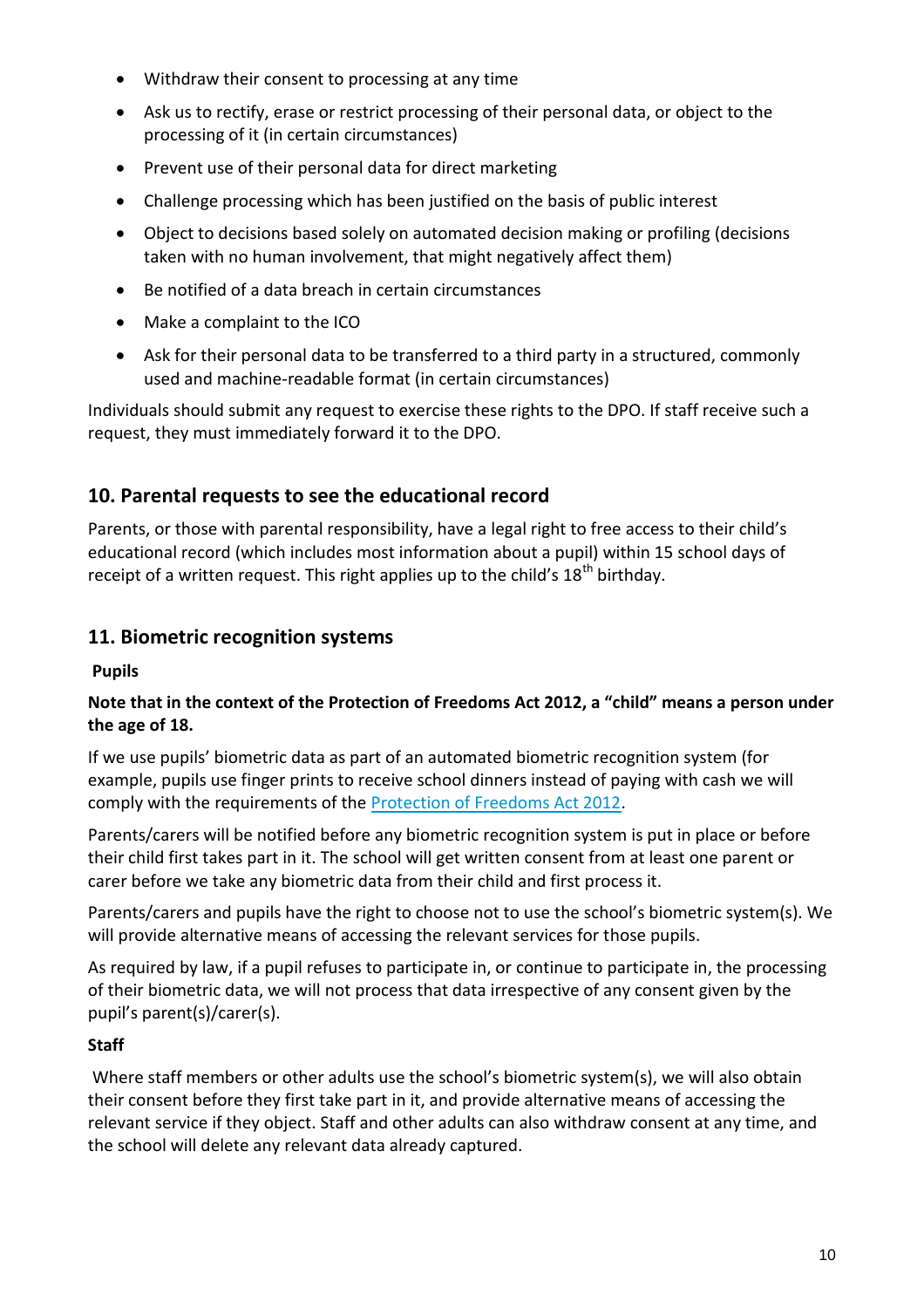# **12. CCTV**

We may use CCTV in various locations around the school site to ensure it remains safe. We will adhere to the ICO's [code of practice](https://ico.org.uk/media/for-organisations/documents/1542/cctv-code-of-practice.pdf) for the use of CCTV.

We do not need to ask individuals' permission to use CCTV, but we make it clear where individuals are being recorded. Security cameras are clearly visible and accompanied by prominent signs explaining that CCTV is in use.

Any enquiries about the CCTV system should be directed to the School Business Manager.

## **13. Photographs and videos**

As part of our school activities, we may take photographs and record images of individuals within our school. We have a legal basis for doing so for the purpose of identifying pupils. We will obtain written consent from parents/carers for photographs and videos to be taken of their child for communication, marketing and promotional materials. We will clearly explain how the photograph and/or video will be used to both the parent/carer and pupil.

Where we need parental consent, we will clearly explain how the photograph and/or video will be used to both the parent/carer and pupil. Where we don't need parental consent, we will clearly explain how the photograph and/or video will be used.

Uses may include:

- Within school on notice boards and in school magazines, brochures, newsletters, etc.
- Outside of school by external agencies such as the school photographer, newspapers, campaigns
- Online on our school website or social media pages

Consent can be refused or withdrawn at any time. If consent is withdrawn, we will delete the photograph or video and not distribute it further.

When using photographs and videos in this way we will not accompany them with any other personal information about the child, to ensure they cannot be identified.

Parents/students will not be permitted to take photographs or make videos other than for their own personal and domestic use. Such photographs and videos will not be shared publicly – e.g. via social media.

# **14. Data protection by design and default**

We will put measures in place to show that we have integrated data protection into all of our data processing activities, including:

- Appointing a suitably qualified DPO, and ensuring they have the necessary resources to fulfil their duties and maintain their expert knowledge
- Only processing personal data that is necessary for each specific purpose of processing, and always in line with the data protection principles set out in relevant data protection law (see section 6)
- Completing privacy impact assessments where the school's processing of personal data presents a high risk to rights and freedoms of individuals, and when introducing new technologies (the DPO will advise on this process)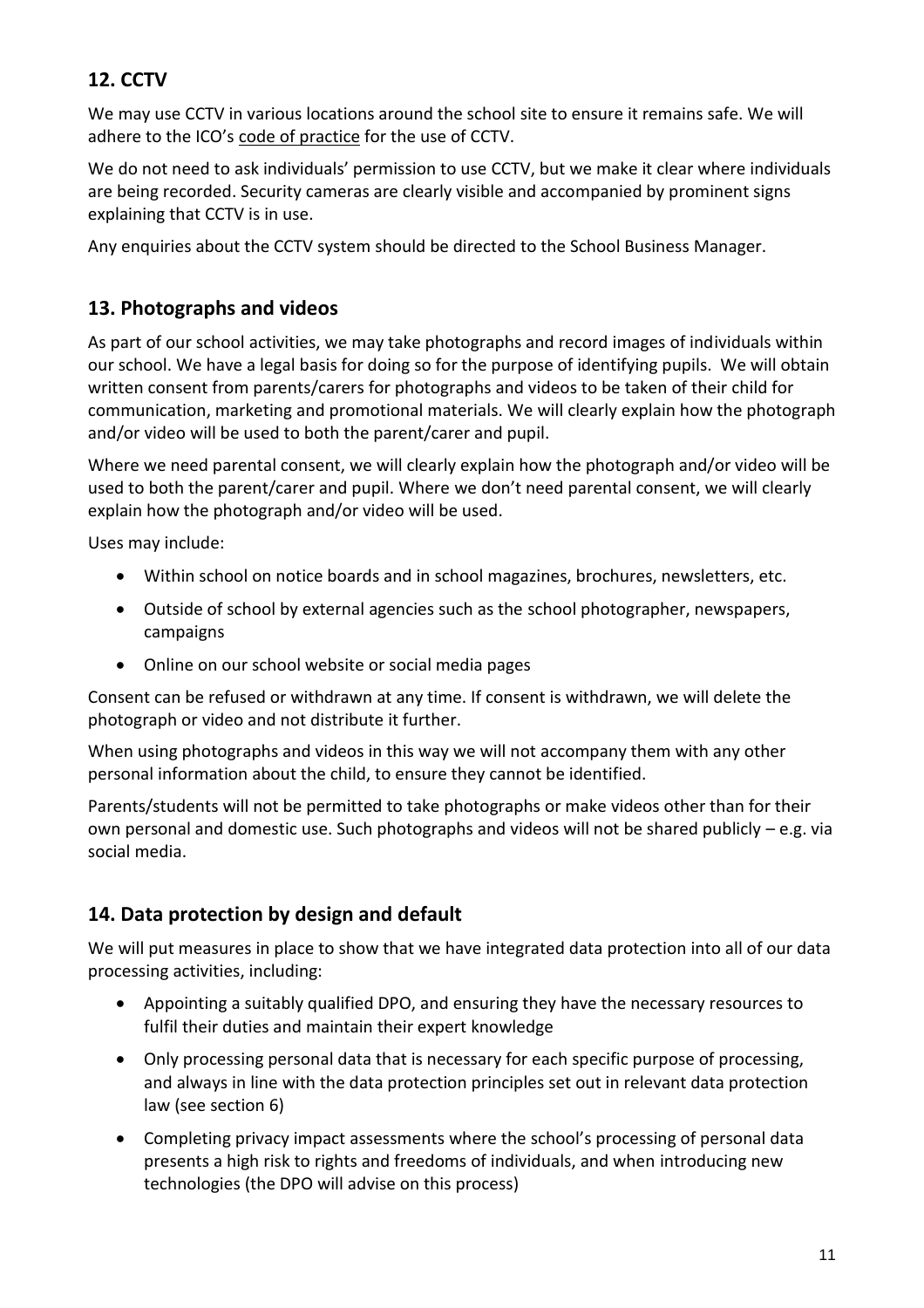- Integrating data protection into internal documents including this policy, any related policies and privacy notices
- Regularly training members of staff on data protection law, this policy, any related policies and any other data protection matters; we will also keep a record of attendance
- Regularly conducting reviews and audits to test our privacy measures and make sure we are compliant
- Putting appropriate checks in place if we transfer any personal data outside the UK where no adequacy agreements are in place
- Maintaining records of our processing activities, including:
	- $\circ$  For the benefit of data subjects, making available the name and contact details of our school and DPO and all information we are required to share about how we use and process their personal data (via our privacy notices)
	- $\circ$  For all personal data that we hold, maintaining an internal record of the type of data, data subject, how and why we are using the data, any third-party recipients, how and why we are storing the data, retention periods and how we are keeping the data secure

#### **15. Data security and storage of records**

We will protect personal data and keep it safe from unauthorised or unlawful access, alteration, processing or disclosure, and against accidental or unlawful loss, destruction or damage.

In particular:

- Paper-based records and portable electronic devices, such as laptops and hard drives that contain personal data are kept under lock and key when not in use
- Papers containing confidential personal data must not be left on office and classroom desks, on staffroom tables, or left anywhere else where there is general access
- Where personal information needs to be taken off site
- Passwords should be at least 10 characters long containing letters and numbers are used to access school computers, laptops and other electronic devices. Staff and pupils are reminded to change their passwords at regular intervals and not reuse passwords from other sites
- Encryption software is used to protect all portable devices and removable media, such as laptops and USB devices
- Staff, pupils or governors who store personal information on their personal devices are expected to follow the same security procedures as for school-owned equipment.
- Where we need to share personal data with a third party, we carry out due diligence and take reasonable steps to ensure it is stored securely and adequately protected (see section 8)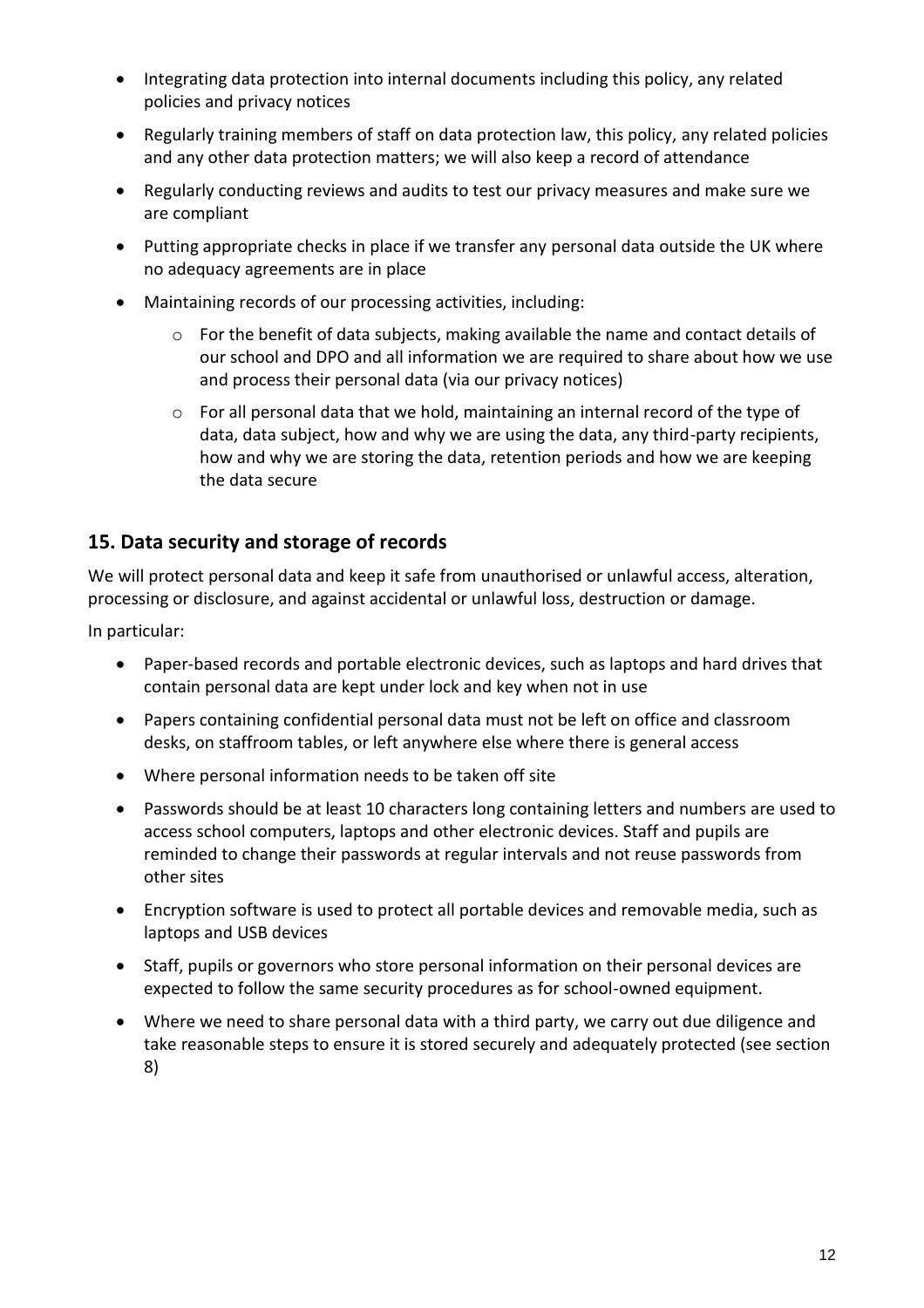# **16. Disposal of records**

Personal data that is no longer needed will be disposed of securely. Personal data that has become inaccurate or out of date will also be disposed of securely, where we cannot or do not need to rectify or update it.

For example, we will shred or incinerate paper-based records, and overwrite or delete electronic files. We may also use a third party to safely dispose of records on the school's behalf. If we do so, we will require the third party to provide sufficient guarantees that it complies with data protection law.

# **17. Personal data breaches**

The school will make all reasonable endeavours to ensure that there no personal data breaches occur.

However, in the unlikely event of a suspected data breach, we will follow the procedure set out in appendix 1.

When appropriate, we will report the data breach to the ICO within 72 hours. Such breaches in a school context may include, but are not limited to:

- A non-anonymised dataset being published on the school website which shows the exam results of pupils eligible for the pupil premium
- Safeguarding information being made available to an unauthorised person
- The theft of a school laptop containing non-encrypted personal data about pupils

# **18. Training**

All staff are provided with data protection training as part of their induction process. In line with the ICO recommendation, refresher training will be provided to all staff regularly and not less than biannually.

Data protection will also form part of continuing professional development, where changes to legislation, guidance or the school's processes make it necessary.

## **19. Monitoring arrangements**

The DPO is responsible for monitoring and reviewing this policy.

This policy will be reviewed **every two years** in accordance with Departm[ent for Education's](https://www.gov.uk/government/publications/statutory-policies-for-schools)  [advice on statutory policies](https://www.gov.uk/government/publications/statutory-policies-for-schools) and will presented to the full governing board for approval.

# **20. Links with other policies**

This data protection policy is linked to our:

- Freedom of information policy
- Staff code of conduct
- Acceptable use of ICT/Digital technology
- Safeguarding and Child Protection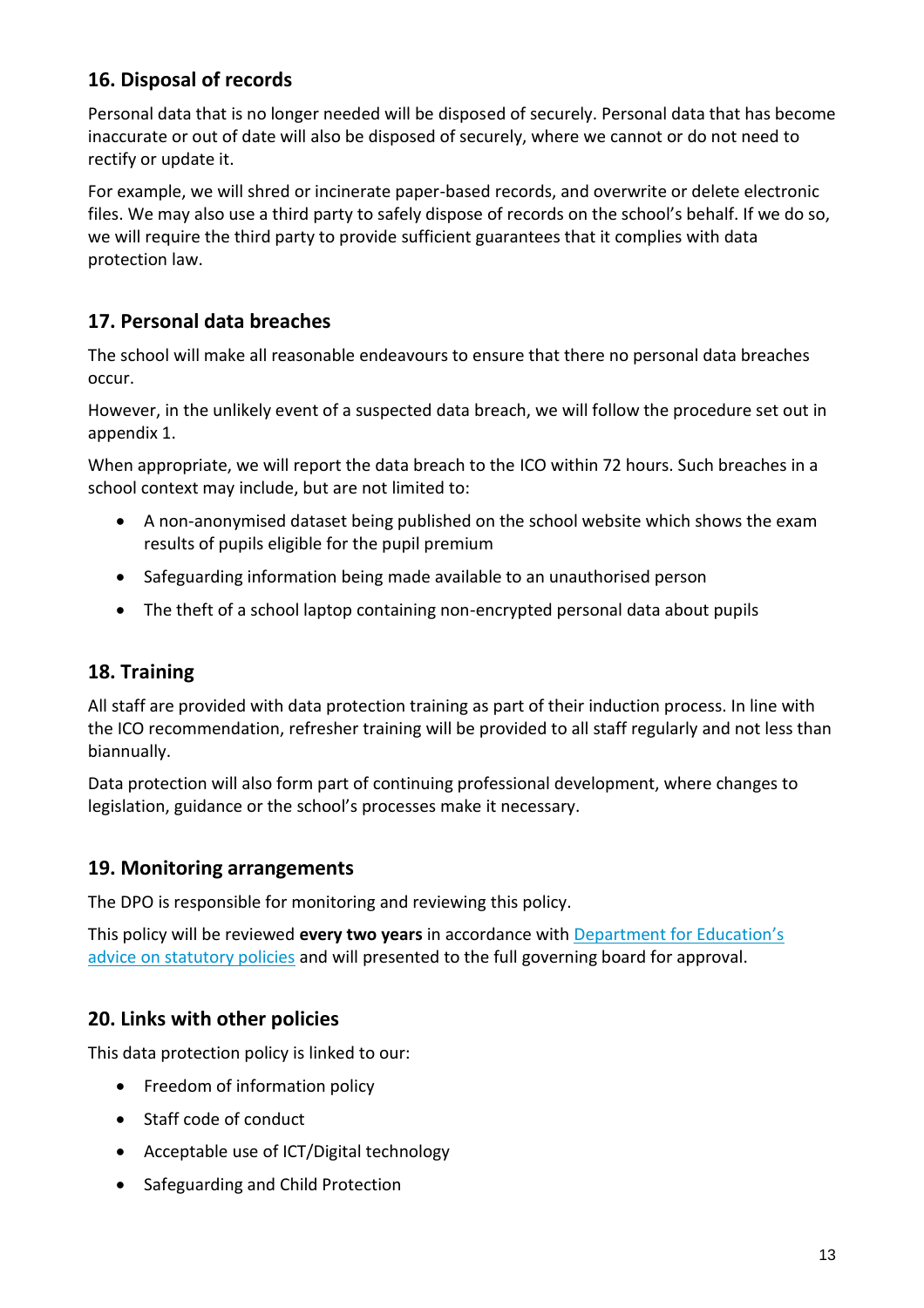We have a clear duty under the Equality Act 2010 to ensure that our teaching is accessible to all pupils, including those who are lesbian, gay, bisexual and transgender (LGBT). Inclusive PSHE will foster good relations between pupils, tackle all types of prejudice, including homophobia, and promote understanding and respect, enabling us to meet the requirements, and live the intended spirit, of the Equality Act 2010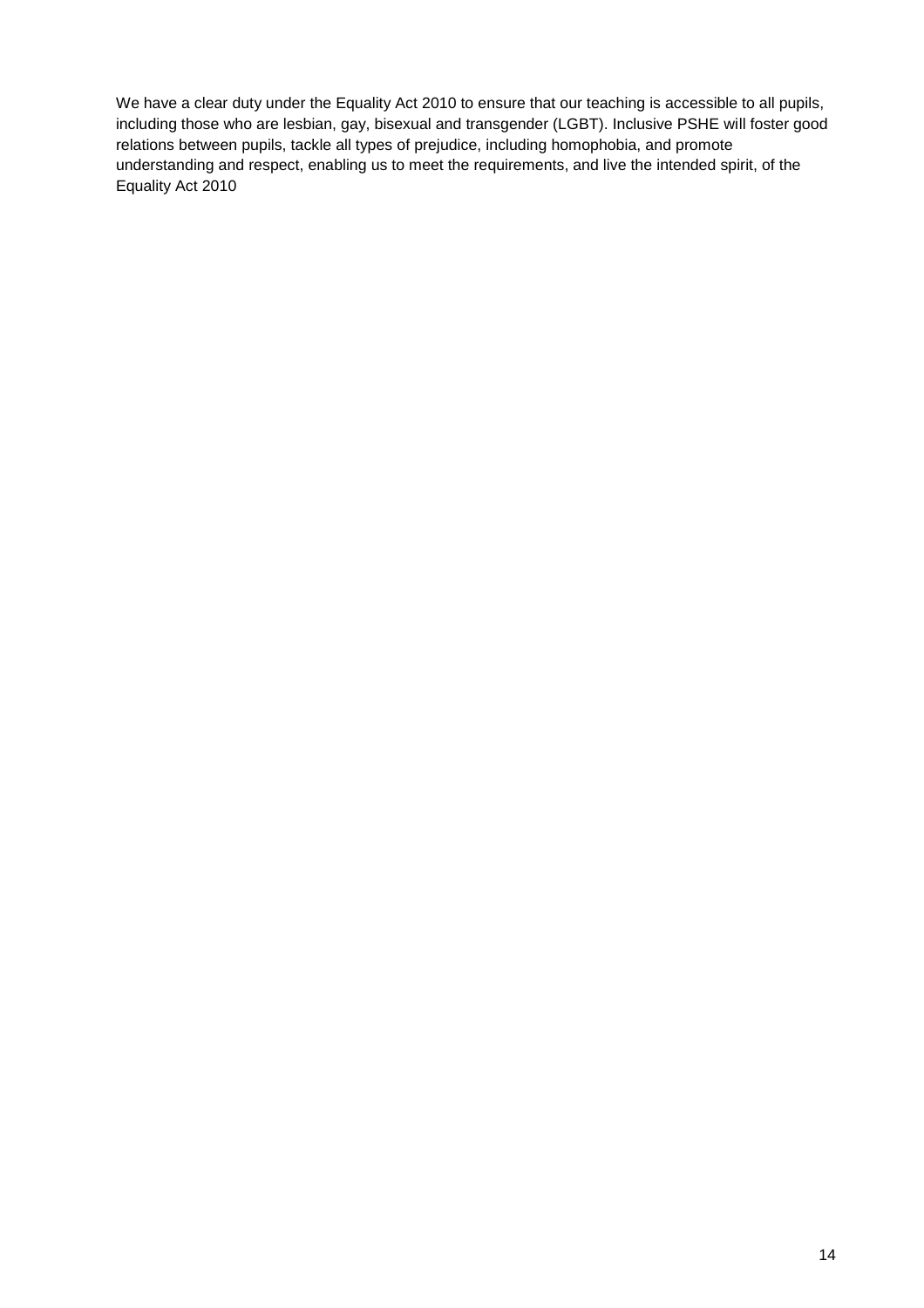## **Appendix 1: Personal data breach procedure**

This procedure is based on [guidance on personal data breaches](https://ico.org.uk/for-organisations/guide-to-the-general-data-protection-regulation-gdpr/personal-data-breaches/) produced by the ICO.

- On finding or causing a breach, or potential breach, the staff member or data processor must immediately notify the data protection lead person in the school/organisation, who will contact the DPO.
- The DPO will assist in the investigation of the report and determine whether a breach has occurred. To decide, the DPO will consider whether personal data has been accidentally or unlawfully:
	- o Lost
	- o Stolen
	- o Destroyed
	- o Altered
	- o Disclosed or made available where it should not have been
	- o Made available to unauthorised people
- The DPO will determine whether to alert the Head Teacher/Chair of Governors.
- The DPO will assist in making all reasonable efforts to contain and minimise the impact of the breach, assisted by relevant staff members or data processors where necessary. (Actions relevant to specific data types are set out at the end of this procedure)
- The DPO will assess the potential consequences, based on how serious they are, and how likely they are to happen
- The DPO will determine whether the breach meets the threshold to be reported to the ICO. This must be judged on a case-by-case basis. To decide, the DPO will consider whether the breach is likely to negatively affect people's rights and freedoms using the ICO's selfassessment tool.
- The DPO will ensure that the decision is documented (either way); in case it is challenged at a later date by the ICO or an individual affected by the breach. Documented decisions are stored on the school's computer system, or on a designated software solution.
- Where the ICO must be notified, the DPO will do this by telephone or via the ['report a](https://ico.org.uk/for-organisations/report-a-breach/)  [breach' page of the ICO website](https://ico.org.uk/for-organisations/report-a-breach/) within 72 hours. As required, the DPO will set out:
	- $\circ$  A description of the nature of the personal data breach including, where possible:
		- The categories and approximate number of individuals concerned
		- **The categories and approximate number of personal data records** concerned
	- o The name and contact details of the DPO
	- o A description of the likely consequences of the personal data breach
	- $\circ$  A description of the measures that have been, or will be taken, to deal with the breach and mitigate any possible adverse effects on the individual(s) concerned
- If all the above details are not yet known, the DPO will report as much as they can within 72 hours. The report will explain that there is a delay, the reasons why and when the DPO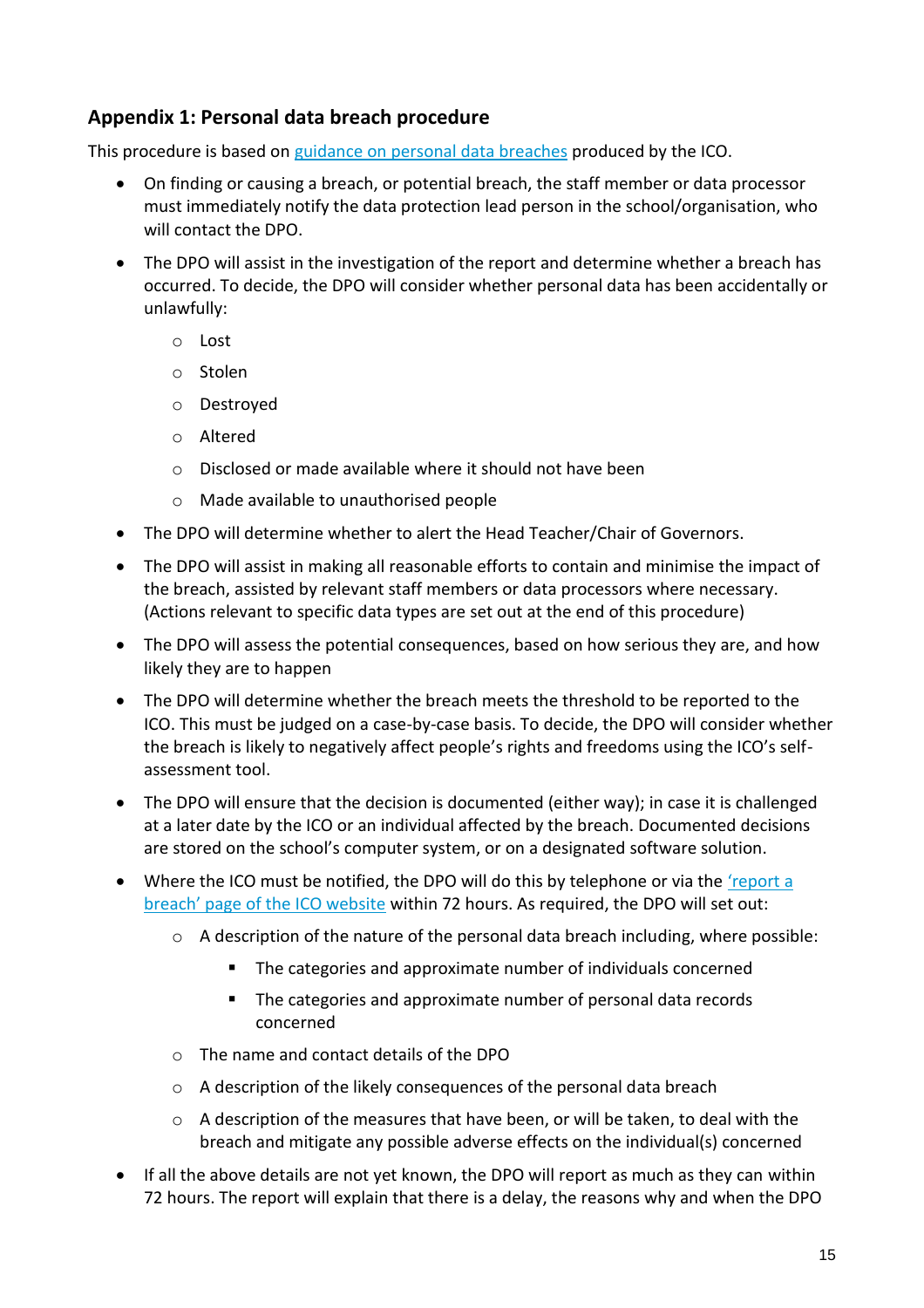expects to have further information. The DPO will submit the remaining information as soon as possible

- The DPO will also assess the risk to individuals, again based on the severity and likelihood of potential or actual impact and ensure that any decision on whether to contact individuals is documented. If the risk is high, the DPO, or data protection lead will promptly inform, in writing, all individuals whose personal data has been breached. This notification will set out in plain language:
	- o The name and contact details of the DPO
	- o A description of the likely consequences of the personal data breach
	- $\circ$  A description of the measures that have been, or will be, taken to deal with the data breach and mitigate any possible adverse effects on the individual(s) concerned
- The DPO will notify any relevant third parties who can help mitigate the loss to individuals – for example, the police, insurers, banks or credit card companies
- The data protection lead person in School, with advice and/or support from the DPO will document each breach, irrespective of whether it is reported to the ICO. For each breach, this record will include the:
	- o Facts and cause
	- o Effects
	- $\circ$  Action taken to contain it and ensure it does not happen again (such as establishing more robust processes or providing further training for individuals)

Records of all breaches will be stored on the school's computer system, or on a designated software solution.

• In the case of a significant breach, the DPO, headteacher or designated senior leader will meet to review what happened and how it can be stopped from happening again. This meeting will happen as soon as reasonably possible.

#### **Actions to minimise the impact of data breaches**

We will take the actions set out below to mitigate the impact of different types of data breach, focusing especially on breaches involving particularly risky or sensitive information. We will review the effectiveness of these actions and amend them as necessary after any data breach.

#### **Sensitive information being disclosed via email (including safeguarding records)**

- If special category data (sensitive information) is accidentally made available via email to unauthorised individuals, the sender must attempt to recall the email as soon as they become aware of the error
- Members of staff who receive personal data sent in error must alert the sender and the data protection lead person as soon as they become aware of the error
- If the sender is unavailable or cannot recall the email for any reason, the data protection lead will ask the ICT department to recall it
- In any cases where the recall is unsuccessful, the data protection lead will contact the relevant unauthorised individuals who received the email, explain that the information was sent in error, and request that those individuals delete the information and do not share, publish, save or replicate it in any way.